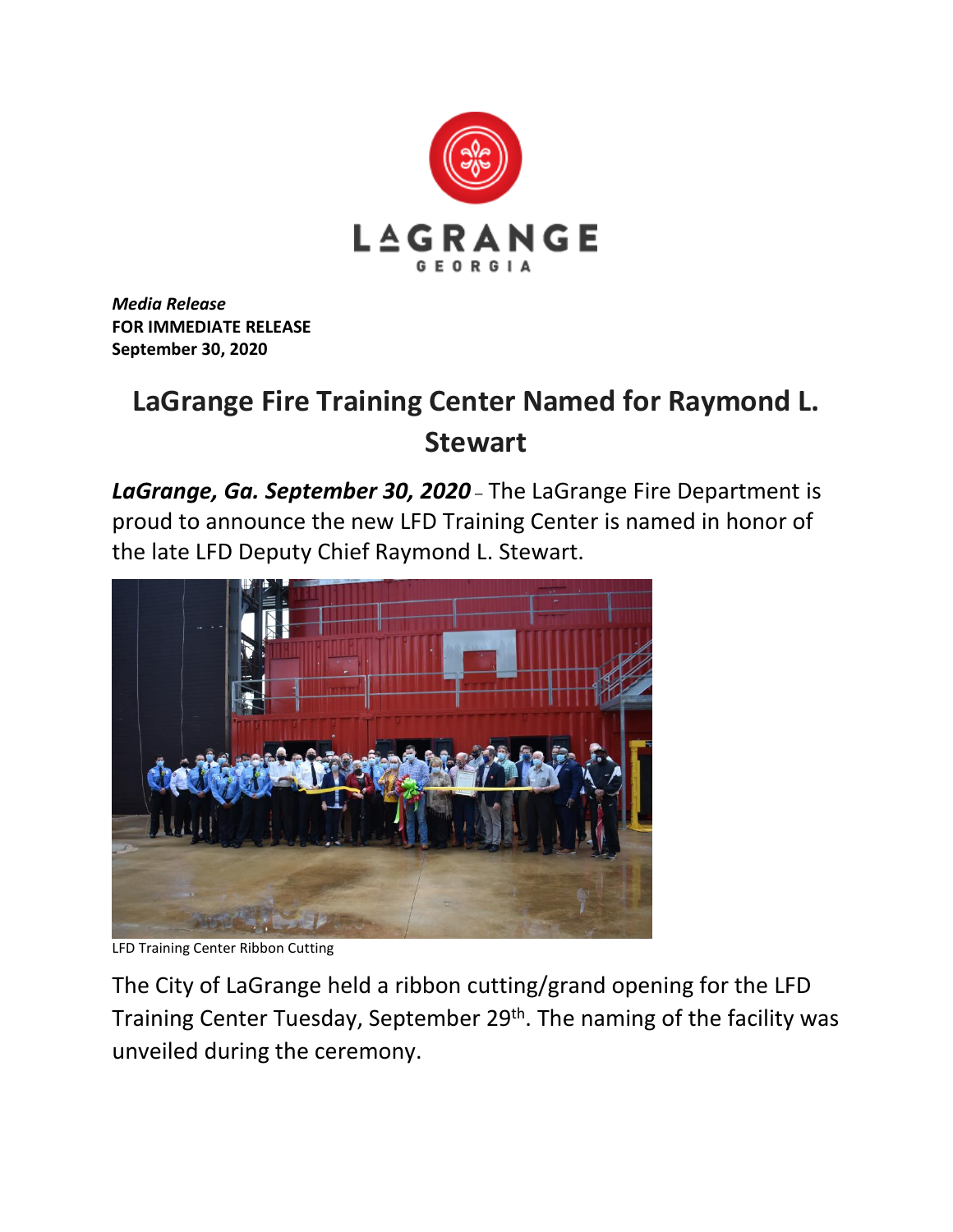"Naming the Training Center after Ray Stewart is important to our department because he was one of us, he served this community for more than thirty years," said LFD Chief John Brant. "He gave so much to so many and it was nice to honor him and his family by putting his name on the Training Center. He dedicated his life to training and developing others and it is fitting that his name be on the sign where we are training and developing firefighters."



LFD Chief John Brant stands with LaGrange Mayor Jim Thornton, Mayor Pro Tem Nathan Gaskin, Councilmember Mark Mitchell, Councilmember Jim Arrington and family members of Ray Stewart

Deputy Chief Stewart served thirty-one years with the LaGrange Fire Department from June 11, 1979 to November 21, 2010. Deputy Chief Stewart was on the cutting edge of training bringing new ideas into his department throughout his tenure. He taught more than twenty rookie schools and trained more than a thousand firefighters. He was also instrumental in the formation of the current training center in the late 1990's.

Stewart's wife Lynn Stewart, their son Sam and family members were honored at the ceremony.